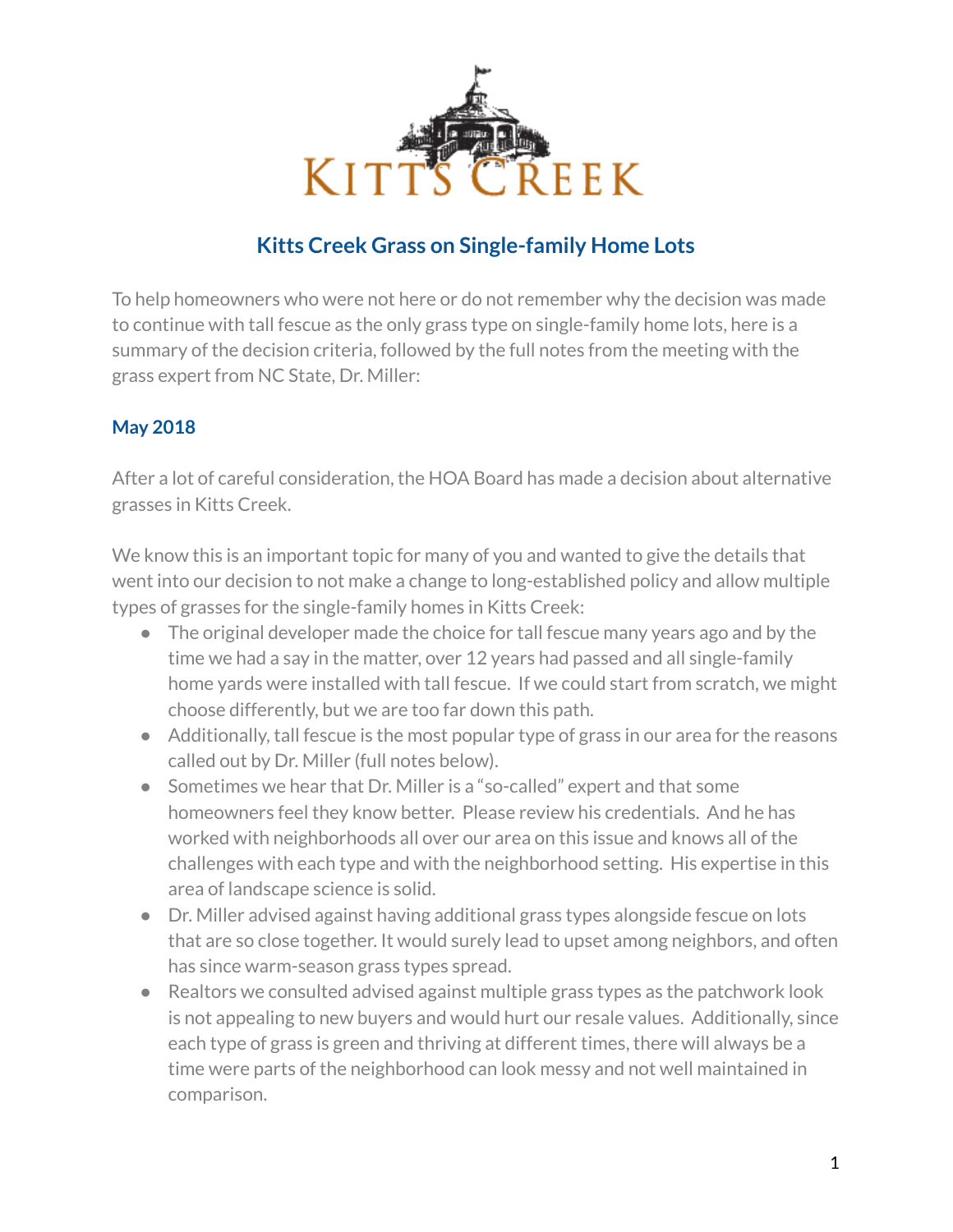

- During this process, we heard from at least 3 times more neighbors who insisted that we not change the grass types at this point in Kitts Creek than wanted more grass options or a complete change. They'd invested years and money learning how to have beautiful tall fescue lawns here and had accomplished that and were strongly opposed to undoing the 12+ year rules on grass types. Listening to our neighbors is important.
- There are beautiful tall fescue yards all over Kitts Creek. The late summer and early fall are the most challenging with this type but following the tall fescue care criteria with consistency will produce a very healthy and nice yard most of the year. Perfect lawns are not required. All tall fescue lawns will have areas that are stressed or challenged at the end of the hot season and those are quickly remedied by the fall services and being consistent all year long in keeping the grass at a healthy height, not letting it ever get too high or cutting too low, watering appropriately, and applying the pre-emergent weed treatment/fertilizer/ lime soil treatment etc on schedule. (a complete care guide is linked in the notes below)

What about totally switching to a new type? You might wonder if we can't have 2 types of grasses alongside each other, why not switch to a new grass type for all single-family lawns?

- The HOA Board cannot reasonably force homeowners to switch grass types in an established yard that was installed pre-closing and followed the Covenants that were in effect at the time. And tall fescue has been the required grass for single-family homes in Kitts Creek at all times since the beginning.
- Even if we could, the cost would be unbearable for many \$5,000+ depending on the yard size, some more than \$10,000. (per 2 landscaping companies)

# **Grass Meeting - 3/14/2018 Notes from the discussion**

## **Speaker: Dr. Grady Miller, NC State** Credentials: <https://cals.ncsu.edu/crop-and-soil-sciences/people/grady-miller/>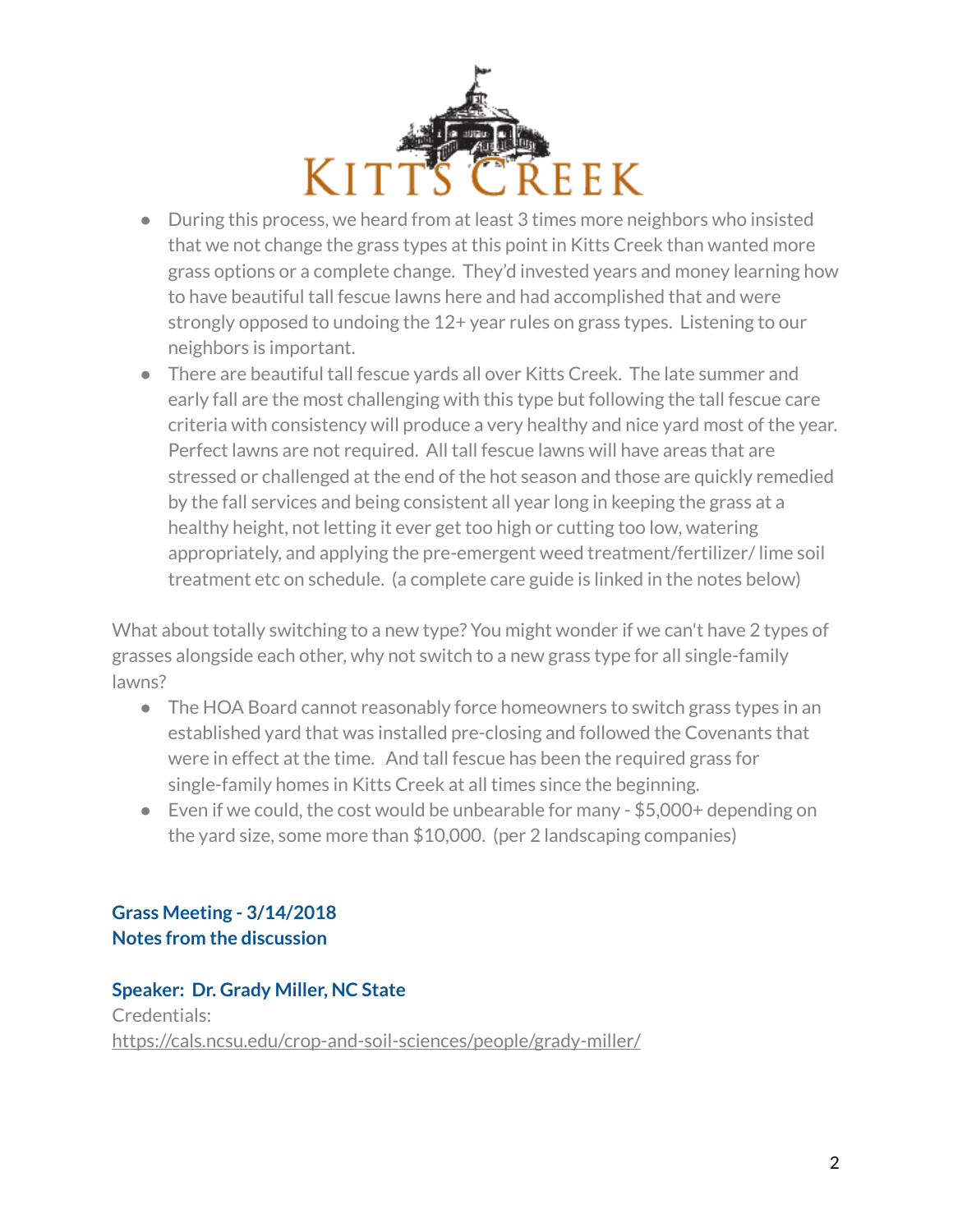

The ARC Committee and KC HOA Board asked Dr. Miller to come and speak to us about the Pros and Cons of the different warm and cool weather grasses and give us a recommendation about grass types on single-family home lots in Kitts Creek based on his professional expertise and experience.

- The Triangle is in a between zone between where warm weather grasses and cooler weather grasses are optimal. This means there are advantages and issues with each.
- Neither will do well all year: cool weather grass struggles in the heat of July & August, warm-weather grass experiences "winter kill" in January & February (winter kill was particularly lethal this year)
- Because this area is an in-between zone, homeowners must accept the idea that there will need to be investment and rehabilitation for their lawns of one kind or another every year regardless of the grass type that exists. (Like you're used to doing in the Fall with fescue aeration and seeding)
- Warm weather grasses: Bermuda is not at all recommended. If going with warm weather grass, choose to allow Zoysia
- Feedback on the grasses comes from NTEP trials we conduct (over 300 different varieties each year)
- All grass needs sunlight. Fescue is more shade tolerant. Zoysia will have issues in shady areas under trees, between houses, on the North sides of houses. Areas of Kitts Creek with mature trees already know this and the newer sections will have mature trees in a few years.
- A bit of history: after the big drought in 2007 & 2008, many towns, Cary included, offered incentives to homeowners who used more drought-tolerant grasses. Many sod farmers moved to Bermuda and lots of builders followed. Bermuda became more popular with many falsely believing Bermuda does not need as much upkeep. They found out the error of their thinking: the upkeep is just different and timed differently than fescue. In recent years, the issues with Bermuda have moved the sod farmers back to producing about 70% Fescue types. Fescue has always been the most common grass in this area, aside from the brief reaction to that drought period.
- It should be noted that a \*new\* tall fescue lawn (or any lawn) requires lots of work and consistency to get it established. If this is not done in the first few years when the home is new, the homeowner will always be playing catch up until this level of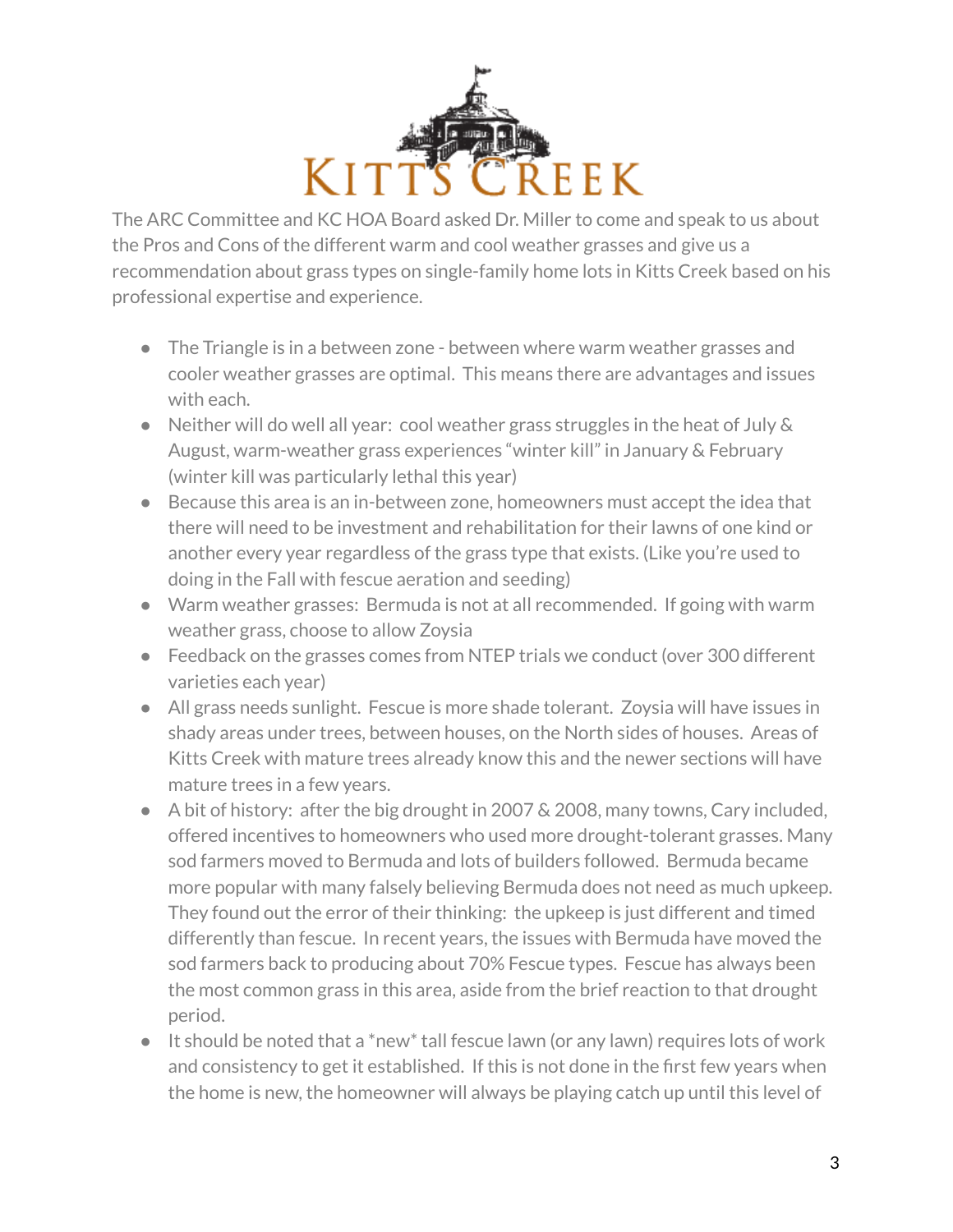

work is consistently applied. After a tall fescue lawn is established, normally after 3 years or so, much less water is needed and few weeds will develop provided the spring pre-emergent applications are done.

# **Pros and Cons:**

#### **Fescue -**

- Will struggle in hot weather and go dormant. Will struggle next to hot concrete.
- Needs watering even when dormant.
- Must be aerated and seeded in the fall because of this
	- Note\* avoid using the smaller aerators that homeowners can rent. They do not produce cores that are deep enough. You need the larger ones that commercial providers use.
- It is a myth that it can't do well in the Triangle. If it is installed right and cared for, it can be as hardy as warm weather grasses. **Both** types need heavy watering when new or overseeded and less when established.
- Usually, homeowners that struggle with Fescue do so because of not understanding it.
	- Must be cut much higher. If you cut it too short, it will die. Homeowners like to cut it short thinking they will have to cut it less often. This is untrue plus will kill their lawns. It should never be cut shorter than 3 inches -4 inches is better - usually the highest setting on a home mower. Biltmore has Fescue and they cut it to 5 inches.
	- Must be cut every 5-8 days in the cooler weather (spring & fall), 7-14 in the summer
	- Never let it get high enough that you are cutting off more than ⅓ of the blades.
	- Pre-emergent weed killer must be applied by around March 15th and crabgrass pre-treatment about 6 weeks later. Soil conditioning & fertilization must be done. Total treatments, aside from Fall aeration & seeding, is about 6 per year.
	- Do not fertilize in the hot weather use the right treatment at the right time of year
	- It can be very hardy if these things are done with the right watering.
- Fescue does not spread. It will not encroach on flower/garden beds unless some seeds get in the bed and is easily weeded out.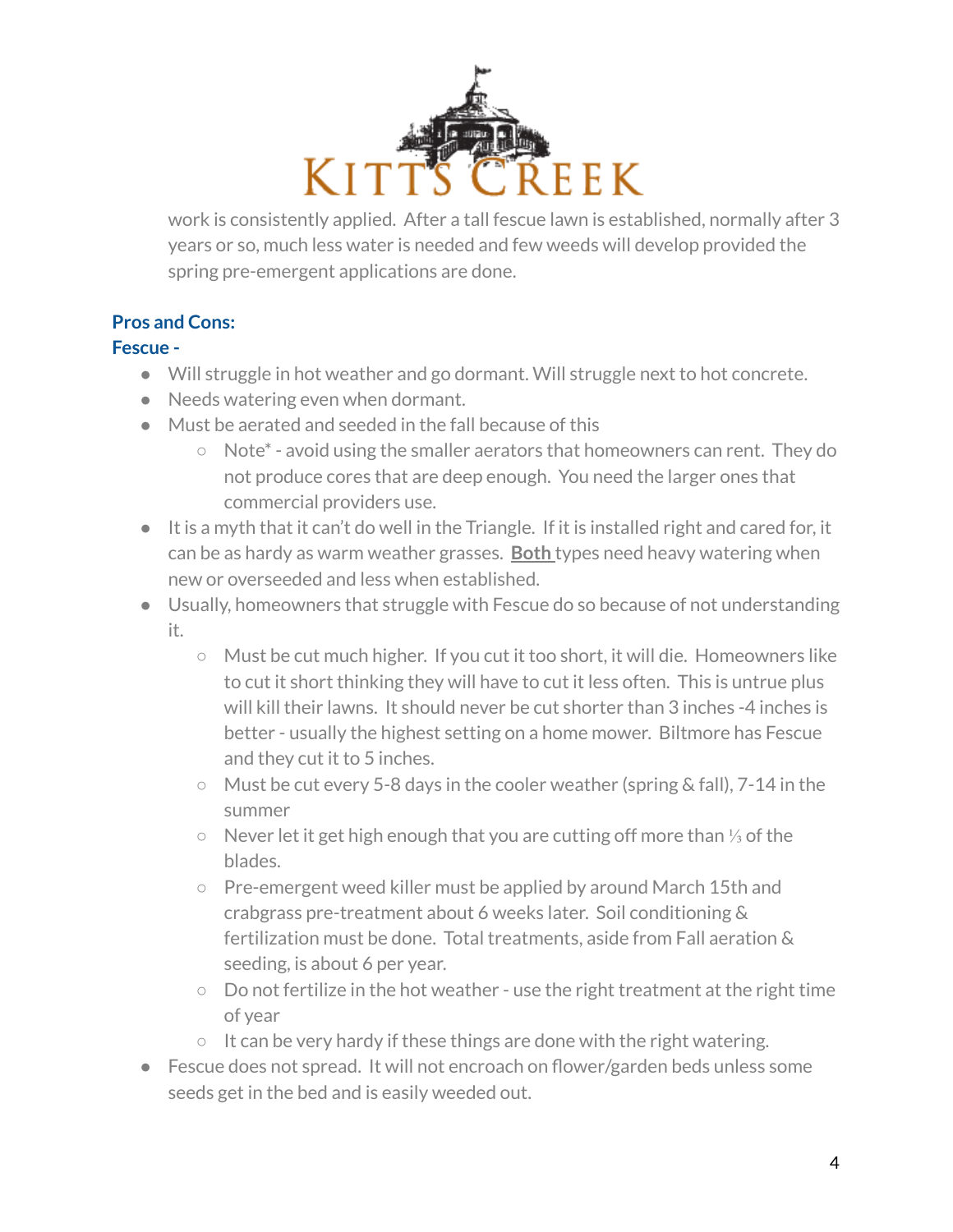

- Susceptible to "Brown Spot" easily treatable by the homeowner if the homeowner can spot it and does not think it means more water.
- Tolerates shady areas better than any warm-season grass
- Can tolerate full sun very well if well established "I grow tons of Tall Fescue in full sun"
- How to care for Tall Fescue: <https://www.turffiles.ncsu.edu/grasses/tall-fescue/>

## **Zoysia** -

- Tolerates hot weather well with good care.
- Will suffer in any shade at all
- Needs as much water as Fescue to get established, slightly less than fescue once established but not significantly less
- Needs fertilization and weed treatments just like fescue but different timing
- Less "tricky" to learn how to care for it
- Can be cut lower needs cutting every 7 days or so all summer when healthy
- Will spread! It will get into adjacent beds requiring much more weeding than fescue and into neighboring yards

Anecdote: Dr. Miller had a good friend go from Fescue to Bermuda after the drought in 2008. Bermuda had lots of weed & health issues as well so he took that out and went to Zoysia. He had winter kill issues and issues with it dying in any amount of shade plus noticed the upkeep was not significantly less than Fescue. He is now that out and returning to Fescue this year.

## **Dr. Miller's Advice for Kitts Creek:**

- Single-family homes are already all Fescue for the most part and houses are close together. All yards have trees - some mature and some still maturing but will be mature. Shade will be an issue with warm weather grasses and over the long term, you will be unhappy with Zoysia with mature trees and shade
- Switching to Zoysia will be expensive you have to remove the fescue (dig it out), prepare the soil and redo the sod then heavily water while it gets established. And you'd have to have whole sections agree to switch. Plus Zoysia is the most expensive sod to buy - and using seed will not be successful.
- It will not work to have different grass types in different yards here because they are too close together with no natural separations like woods or pine straw/mulch -